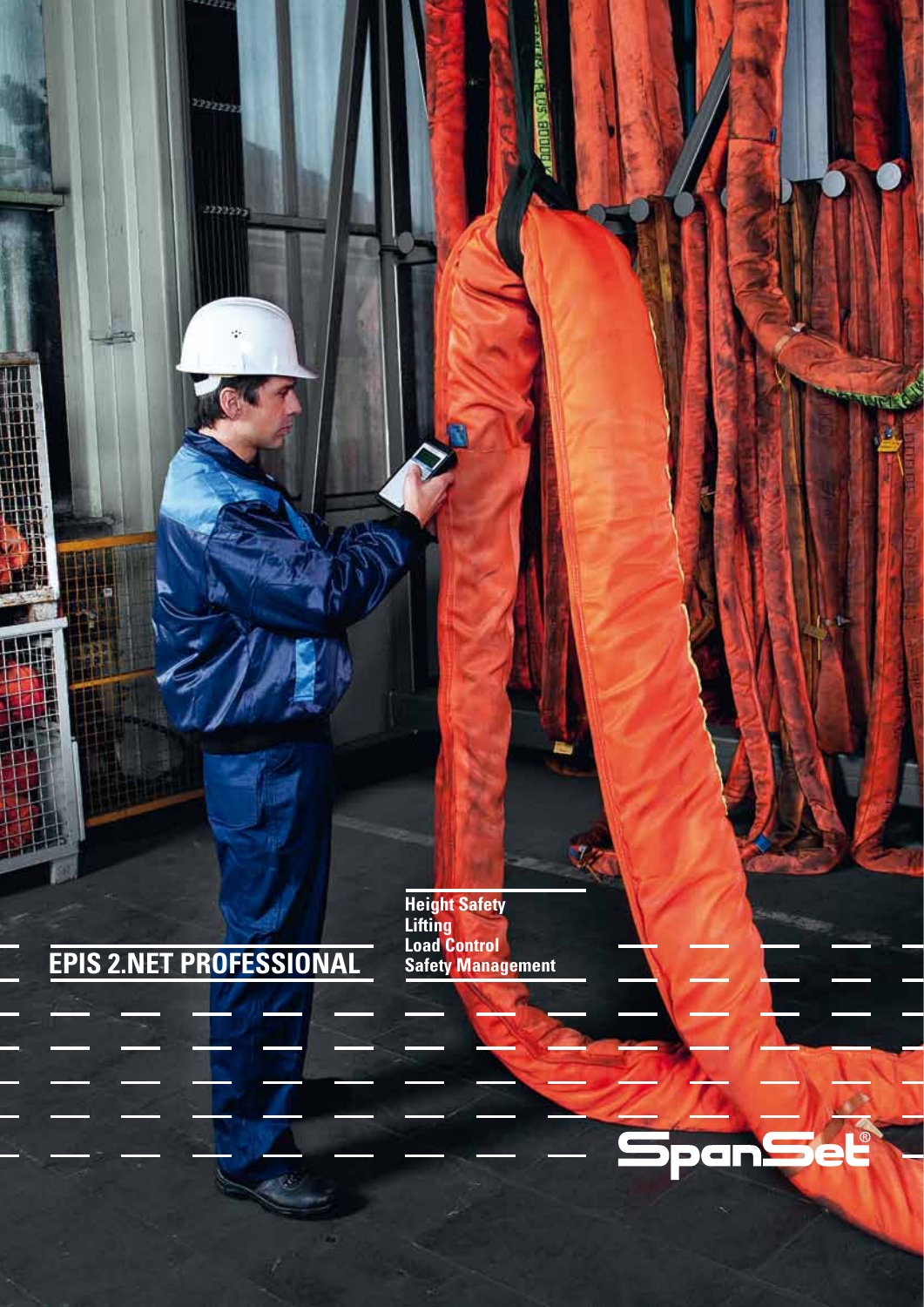doors are amongst those products whose function must be checked regularly.

and not least, sweat in further development. Here, EPIS played a pioneering role in the market and made it possible to automate all processes involved in regular inspections. For users this means: simplification of the regular controls



increase in flexibility – because you have an overview of all data constantly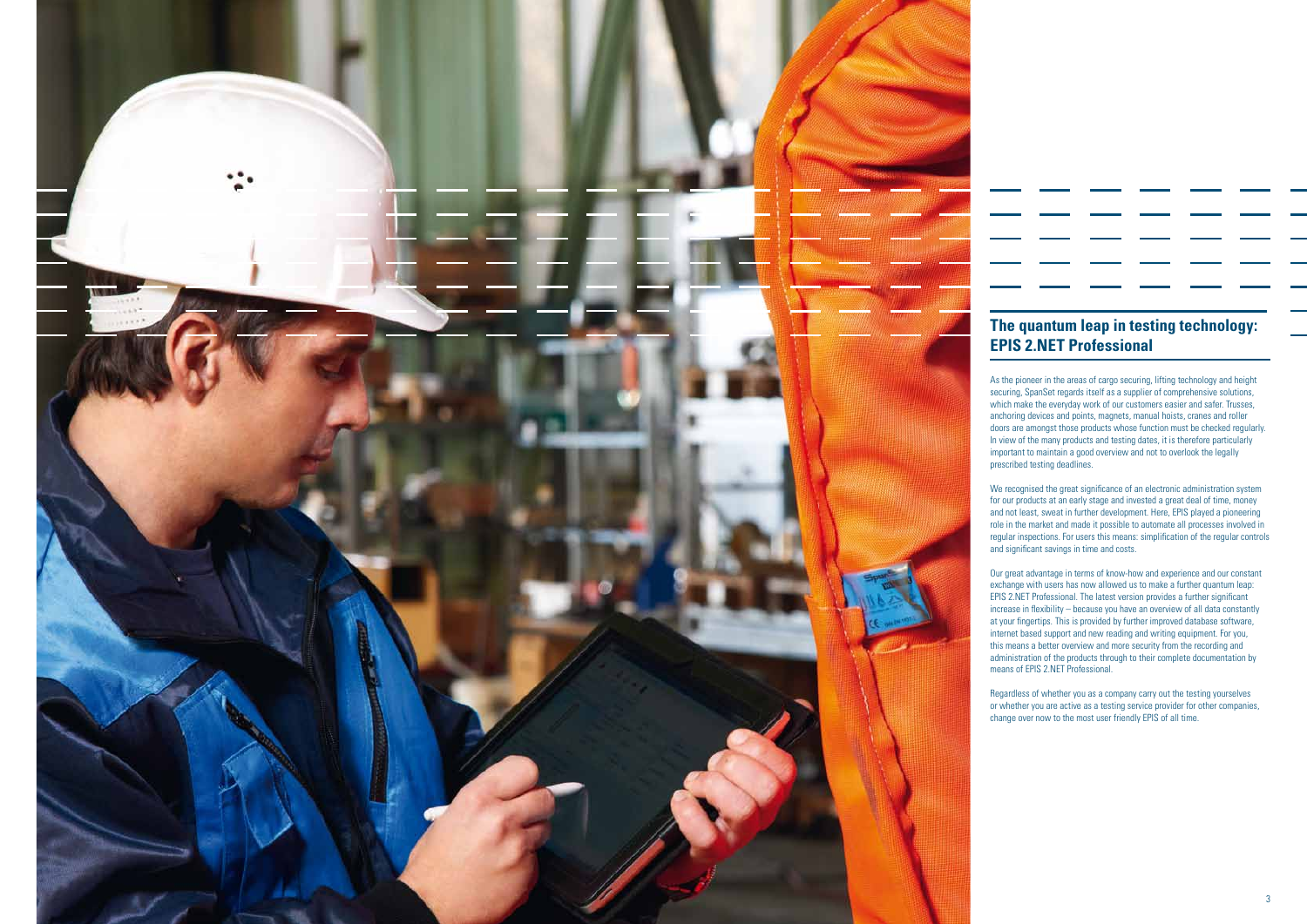

## Advantages



**EPIS stands for "Electronic product** and of this provides you with a clear advantage: Simply change over<br>Rely on testing efficiency administration and identification system". **administration and identification system". It constitutes an enormous simplification in the recording and administration of products which are subject to obligatory testing, e.g. of anchoring points, whose testing according to BGR 500 is usually carried out annually and must be documented.**

> **It is irrelevant whether round slings, hoisting belts, lashing straps or safety harnesses by SpanSet are concerned – or whether chains, load handling attachments, wire ropes, roller doors or other products by other manufacturers subject to obligatory testing are concerned.**

The interrelationship between component database, reader and RFID transponder allows simple management of any product. In addition, the "EPIS 2 Portal" online platform offers the opportunity to archive the product and test data you have already collected safely.

EPIS makes the change easy for you. Existing test and product data, e. g. from Excel files can be imported conveniently into the EPIS database. It is possible to prepare inventory lists and product lifecycle analyses via an Excel interface. Almost all products requiring testing can be retrofitted with an RFID transponder and subsequently managed by the EPIS system.

Even products already in use with no transponder can be retrofitted with a chip at any time.

As an alternative to retrofitting, products by SpanSet can be input into EPIS and managed by means of a chip via the traceability code on the product label. The traceability code then becomes the key to the archived test data.



### **All of this provides you with a clear advantage:**

## **Greater efficiency**

Above all, you save time. Products to be tested can be entered in an instant and test certificates can be printed just as quickly. A quantum leap as compared with the Excel tables often used for lack of an alternative.

### **Greater flexibility**

Using EPIS 2.NET Professional, product identification and product management merge together in a single appliance. With it, you always have all data at your fingertips, whether in the warehouse of your company or on a remote building site.

### **Greater data security**

Complete documentation of tests, repairs, testers and products is essential for safety, legal compliance and also occasionally for the avoidance of accidents. EPIS 2.NET Professional closes the gaps.

### **Better testing routine**

EPIS organises, plans and documents your regular maintenance and service intervals for you and shows you at a glance which products are scheduled for testing. So that your (testing) status is always current.

Label with the traceability code (17 digit number under the barcode)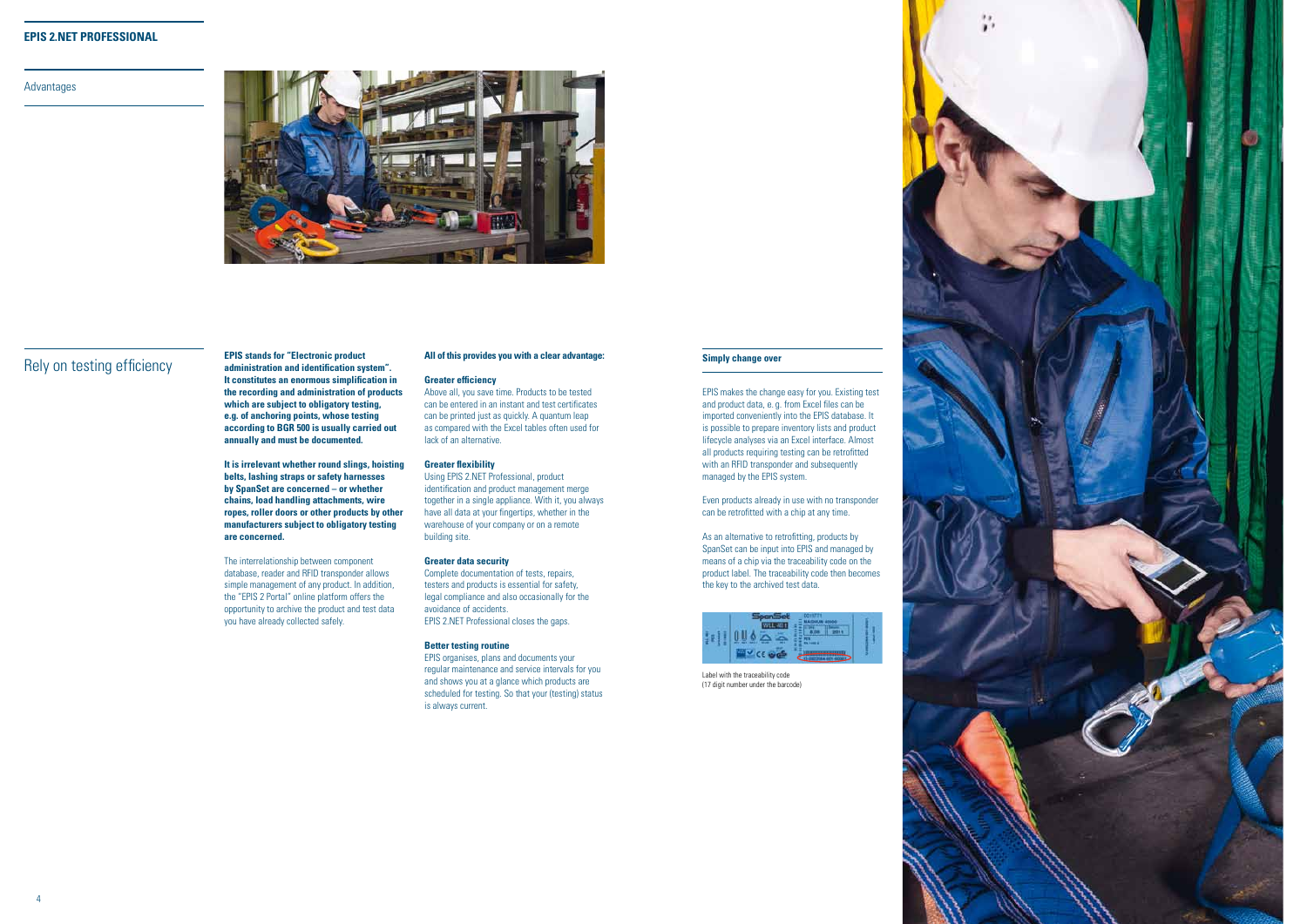Innovations





The best EPIS of all time **EPIS is constantly being developed further. Not least thanks to our permanent dialogue with our customers we are able to adapt our products to your everyday professional requirements. Here are the most important innovations in EPIS 2.NET Professional:** - **New user interface** in line with current Office

applications.

- **Additional product groups:** 

Containers, operating and working resources, pressure hose lines, lifting trucks, chain & wire cable combinations, machines and systems, personnel access equipment, shelving, lashing chains.

## - **Importer:**

Simple and convenient takeover of historical test data.

### - **Reporting:**

Output via text processing (minimum requirements: Microsoft Office 2007), individually adaptable.

#### - **Enterprise ready:**

Registration via Windows password or server password respectively.

## - **Role management:**

Simple allocation/administration of rights (access rights, processing rights etc.).

## - **Synchronisation:**

Transfer of the recorded product data (including data from several readers) into the EPIS database, e. g. on a PC or notebook.

## - **Service functions:**

Auto update and online help. - **EPIS 2 Portal:** 

After login, this free of charge service makes the test data/certificates available worldwide, even via a mobile with an internet connection.

## **This is coming**

With EPIS Mobile, a new solution for mobile devices is currently being developed. New read/ write equipment and hand-held scanners with Bluetooth connectivity ensure even greater mobility and flexibility of applications. In addition, the user ID will be printed on all chips in future.

## **EPIS 2.NET Professional**

**RFID transponders** can be attached to all products which are to be managed electronically. RFID stands for "radio frequency identification" and permits a readout by means of appropriate read/write equipment. Initialisation records the product specific data on the transponder attached to the product. The unique transponder  $code$ and of course the user ID printed on the new generation of chips – clearly identify the product. In the unlikely case of a transponder defect or loss, the unique allocation of product and test history is preserved. Labelling the product with a consecutive number and recording it in the database provide additional security.

Combination database – Reader – Transponder – EPIS 2 Portal

# Tried and tested – for everyday use: The EPIS team



### EPIS comprises the elements; database, reader, RFID transponder and EPIS 2 Portal.

**The EPIS database** is used to manage the product data recorded. You can print out meaningful reports and inventory lists at any time. The EPIS software provides numerous sorting possibilities, e. g. also according to the product value. This simplifies the preparation of an overview of the assets to be capitalised or the low value assets, which can be fully depreciated in their year of purchase.

> We are always at your side! Our comprehensive support will allow you to familiarise yourself rapidly and comfortably with the use of the system. The programming of individual modules is also included in our scope of service. Contact us!

The software is fully network capable and can be used at an individual workplace or at several workplaces. An automatic update service is included during the term of the maintenance contract.

**The read/write equipment** is used to initialise the transponder, to store product specific data on the chip und to transfer it into the database. For subsequent tests, only the test result will be updated on the chip and transferred into the database.

## **EPIS 2 Portal**

EPIS is always available, at any time and in any

location. Your products with all of their details, their transaction histories and their certificates are stored in this online portal with secured access and cannot be overwritten.

| <b>The Contract</b>                                                                         |  |  |                              |
|---------------------------------------------------------------------------------------------|--|--|------------------------------|
| <b>DOMESTIC</b><br><b>Division Communication</b><br><b>SHEET</b><br><b>Marine Griffmont</b> |  |  |                              |
| the scop last<br>٠<br><b>Channel Co</b>                                                     |  |  |                              |
|                                                                                             |  |  | <b>A camera de vidas aco</b> |

## **EPIS on the internet** You will find current innovations, downloads and additional useful information concerning EPIS 2.NET Professional on the internet at: **www.epis2.net**

#### **Test it free of charge!**

Convince yourself of the EPIS advantages with the free of charge test version for up to 250 applications.

### **Training and support**

Unique labelling of products equipped with EPIS



1. Entering the product via PC, transfer to MDE



2. Initialising/writing data and contactless readout



3. Transferring data into the database



4. Managing data, printing out inventory lists and reports

5. Optional: online access to the customer portal

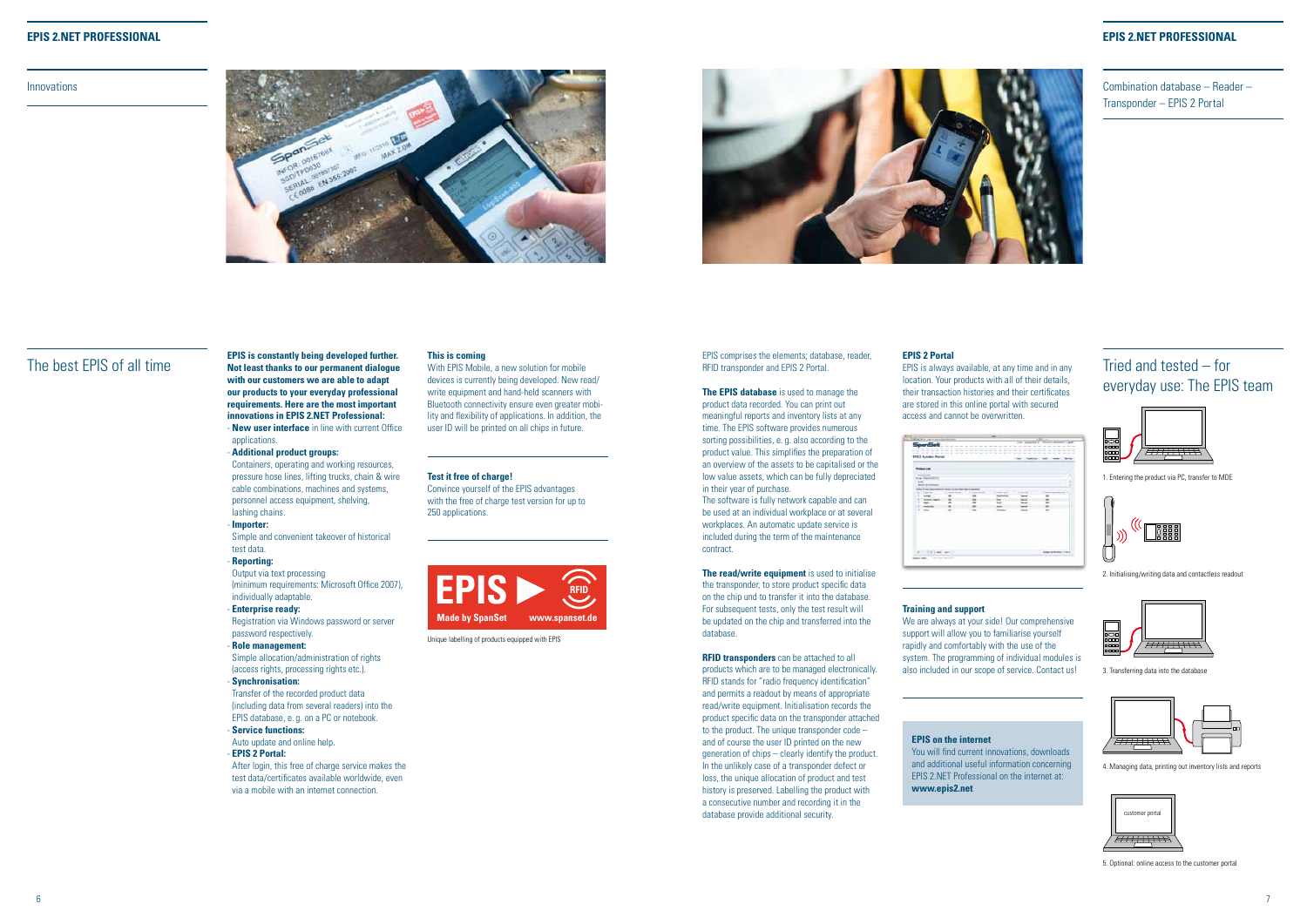Database in detail





**The database is the core of EPIS. It was an entirely new development specifically intended for the new version in order to make its use even more efficient.**



The appearance and functions of the user interface are in line with current Office applications. It can therefore be used intuitively, users can orientate themselves easily and do not have to learn new clicks and tricks.

## Homepage **Product groups Product groups**



In total, 32 product groups are stored in the database. This is the result of our intensive dialogue with the many EPIS users, which makes a significant contribution to the permanent further improvement of the system.

This is where the operational resource to be tested is entered and managed. In addition to the product data, the test history and the next testing date are displayed.



## Importer Product mask



| <b>Standard Telephone</b><br>-<br><b>Summer</b> | L.O. Aproval<br><b>County</b><br><b>The Second</b><br>Gilmourn.                                                                                                                                                                                                                                                                                                                                                                                                                                                                                                                                                                                                                                                                                                                                                                                                                                                                                                                                                                                                                                |                  |
|-------------------------------------------------|------------------------------------------------------------------------------------------------------------------------------------------------------------------------------------------------------------------------------------------------------------------------------------------------------------------------------------------------------------------------------------------------------------------------------------------------------------------------------------------------------------------------------------------------------------------------------------------------------------------------------------------------------------------------------------------------------------------------------------------------------------------------------------------------------------------------------------------------------------------------------------------------------------------------------------------------------------------------------------------------------------------------------------------------------------------------------------------------|------------------|
| <b>Literature</b><br><b>Side of</b><br>.        | School J: Dated 199400<br>Las Ing., I lease trace that young to be real \$15.13 by the end of four and company<br><b>Disco</b><br>Servanter Gampon AL<br>University (Manuel Automobility Modern)<br><b>Slanter cropperty and Litaria</b><br>totage beneficts   Japanese J 1, 2000.<br>u<br>Robins Political English<br>pellerdel Touris<br>Herewice Univers<br>al Internet Wran<br><b>ACTIONARY</b><br>4000000<br>×<br><b>HES</b><br>臨芸<br>m.<br>жt<br><b>Kalandar</b><br><b>BEET UP</b><br><b>MARY AND</b><br>m<br>-<br><b>MATH</b><br><b>Kennedy 19</b><br><b>COL</b><br>person.<br><b>TANK</b><br><b>Links</b><br>Charles Call<br><b>Junemark IX</b><br><b><i>Lakista 200</i></b><br>-<br>m<br><b>DEPTS</b><br>×<br>Numerican 1, 278<br><b>Janiel 215</b><br>Arassad 196<br>Jack Tele<br><b>County</b><br>$\sim$<br>familie (PI)<br>z<br>--<br><b>SEP</b><br>Academica Ph. 2001<br><b>CARD VALUE</b><br><b>Searched</b> (PRD)<br>÷<br>-<br>--<br>and a state<br><b>ABECB</b><br>m<br>Newton H.J.W.<br>bele 29<br>×<br>ᆖ<br><b>UNITED</b><br>w<br>-<br>Reserving PE 109<br><b>Saating PR</b> | personal control |
|                                                 | ×.                                                                                                                                                                                                                                                                                                                                                                                                                                                                                                                                                                                                                                                                                                                                                                                                                                                                                                                                                                                                                                                                                             |                  |

# Clearly structured, convenient and intuitive: the EPIS 2.NET Professional database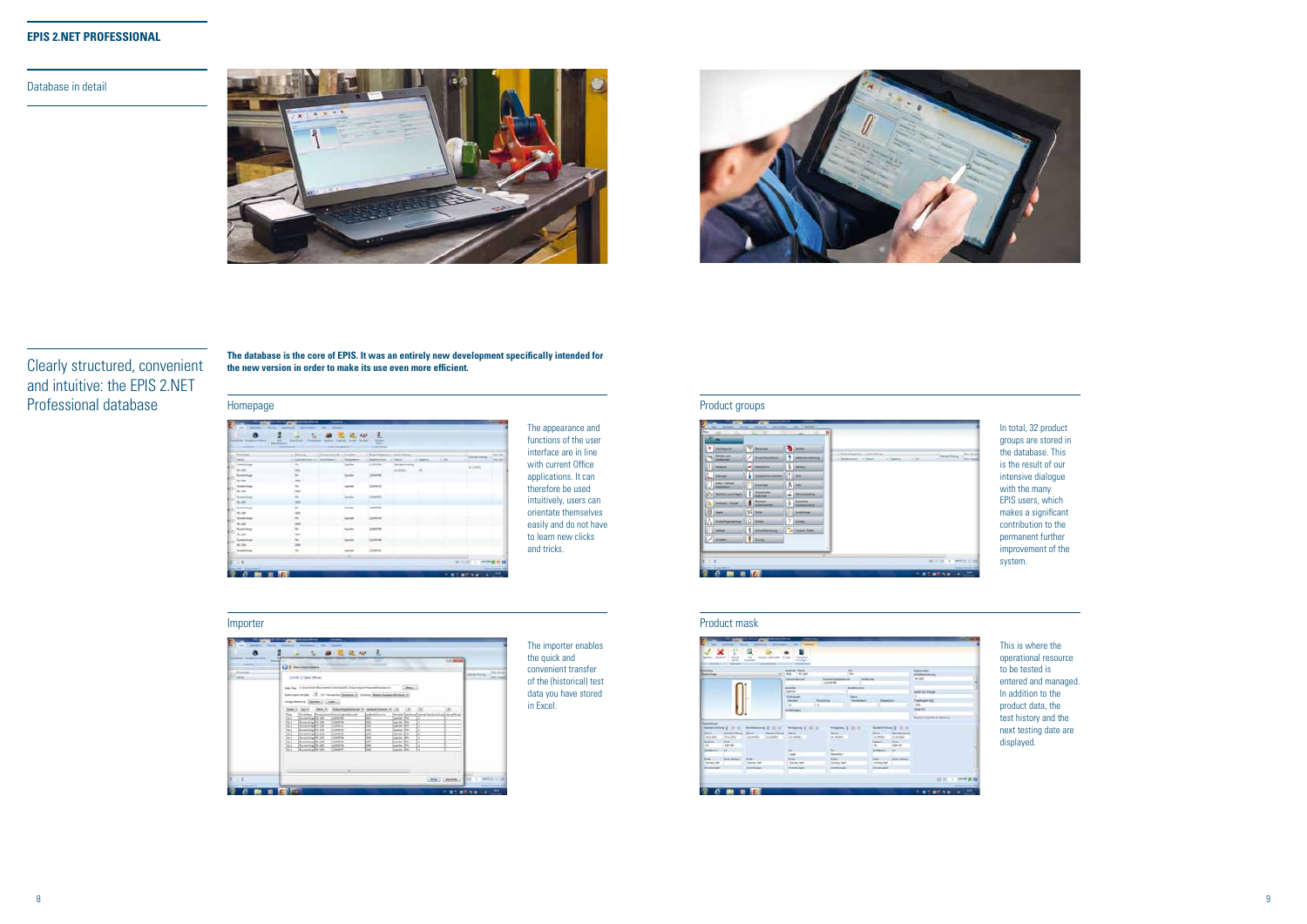**Retrofitting** 





An overview of transponders<br>An overview of transponders ex works, e.g. anchoring devices transponders ex works, e. g. anchoring devices with a securely sewn in **transponder label**.



However, all other products can also be fitted or retrofitted with transponders. They withstand temperatures from -25 °C to +70 °C, are resistant to spray water and soiling and require no batteries or other power source. Four options are available for retrofitting:

# All EPIS components at a glance ession sleeves,

. . . . . . . . . . . . . . . . . ood station and USB

. . . . . . . . . . . . . . . . .

<u>. . . . . . . . . . . . . . . . .</u>

\_\_\_\_\_\_\_\_\_\_\_\_\_\_\_\_\_

<u>. . . . . . . . . . . . . . . . .</u>

<u>. . . . . . . . . . . . . . . . .</u>

. . . . . . . . . . . . . . . . . .

. . . . . . . . . . . . . . . . . .

## **Traceability**

We would be happy to support you in your installation and commissioning by remote maintenance or on site. Just call on us.

The UID number on the transponder permits an unambiguous assignment of the test history to a product even if the transponder is defective and enables the transponder to be replaced.

#### **Transponder pin**

Very small, thus saves a lot of space and does not protrude. It is fastened using a small notch on the product surface. Ideal for use in lifting equipment.

## **EPIS set**

The practical aluminium case contains various transponder versions and mountings with appropriate tools.



## **Installation and training**

In addition, we also offer detailed courses concerning EPIS and other interesting topics. You will find more detailed information about these at **www.spanset-seminare.de**.

## **Transponder tag**

Extremely durable and thus perfectly suited for fitting to round sling harnesses, chains and steel cables. For chains, it is threaded through a link of the chain, for steel cables, it is attached by means of a compressed wire. For textile securing devices, retrofitting is recommended by means of a Dyneema Kernmantle line and a special knotting technique.



## **Transponder dome**

Ideal for fitting to high quality metallic products, e. g. wire hoists, lifting clamps chain hoists or trusses. It can be cemented or screwed on.





**Transponder foil** Extremely flat, flexible and non-protruding. Particularly suitable for personal fall protection equipment.



All information and descriptions are provided without guarantee. Technical changes are reserved. \* Available as of the 2nd quarter of 2012

| D006929 | EPIS set: Case incl. crimping pliers, wire cutter, 100 compressio<br>125 steel wires, 50 Dyneema wires, 30 transponder domes and<br>30 transponder tags (excl. network licence and MDE) |
|---------|-----------------------------------------------------------------------------------------------------------------------------------------------------------------------------------------|
| D003005 | Mobile read/write equipment MDE including charger, docking st<br>adapter cable                                                                                                          |
| D000638 | Transponder label (ca. $27 \times 95$ mm)                                                                                                                                               |
| D043034 | Transponder pin (ca. 5 mm $\varnothing$ )*                                                                                                                                              |
| D002965 | Transponder dome (ca. 30 mm $\varnothing$ )                                                                                                                                             |
| D002966 | Transponder tag (ca. $29 \times 64$ mm)                                                                                                                                                 |
| D010789 | Transponder foil (ca. $18 \times 36$ mm)                                                                                                                                                |
|         | Network licence                                                                                                                                                                         |
|         |                                                                                                                                                                                         |



| <b>Article No.</b> | <b>Description</b>                                                                                                                                                |
|--------------------|-------------------------------------------------------------------------------------------------------------------------------------------------------------------|
| D006929            | EPIS set: Case incl. crimping pliers, wire cutter, 100<br>125 steel wires, 50 Dyneema wires, 30 transponder<br>30 transponder tags (excl. network licence and MDE |
| D003005            | Mobile read/write equipment MDE including charge<br>adapter cable                                                                                                 |
| D000638            | Transponder label (ca. $27 \times 95$ mm)                                                                                                                         |
| D043034            | Transponder pin (ca. 5 mm $\varnothing$ )*                                                                                                                        |
| D002965            | Transponder dome (ca. 30 mm $\varnothing$ )                                                                                                                       |
| D002966            | Transponder tag (ca. $29 \times 64$ mm)                                                                                                                           |
| D010789            | Transponder foil (ca. $18 \times 36$ mm)                                                                                                                          |
|                    | Network licence                                                                                                                                                   |
|                    |                                                                                                                                                                   |

## **Special applications**

In addition to our products for testing as described above, we also develop special applications for individual requirements in co-operation with our customers.